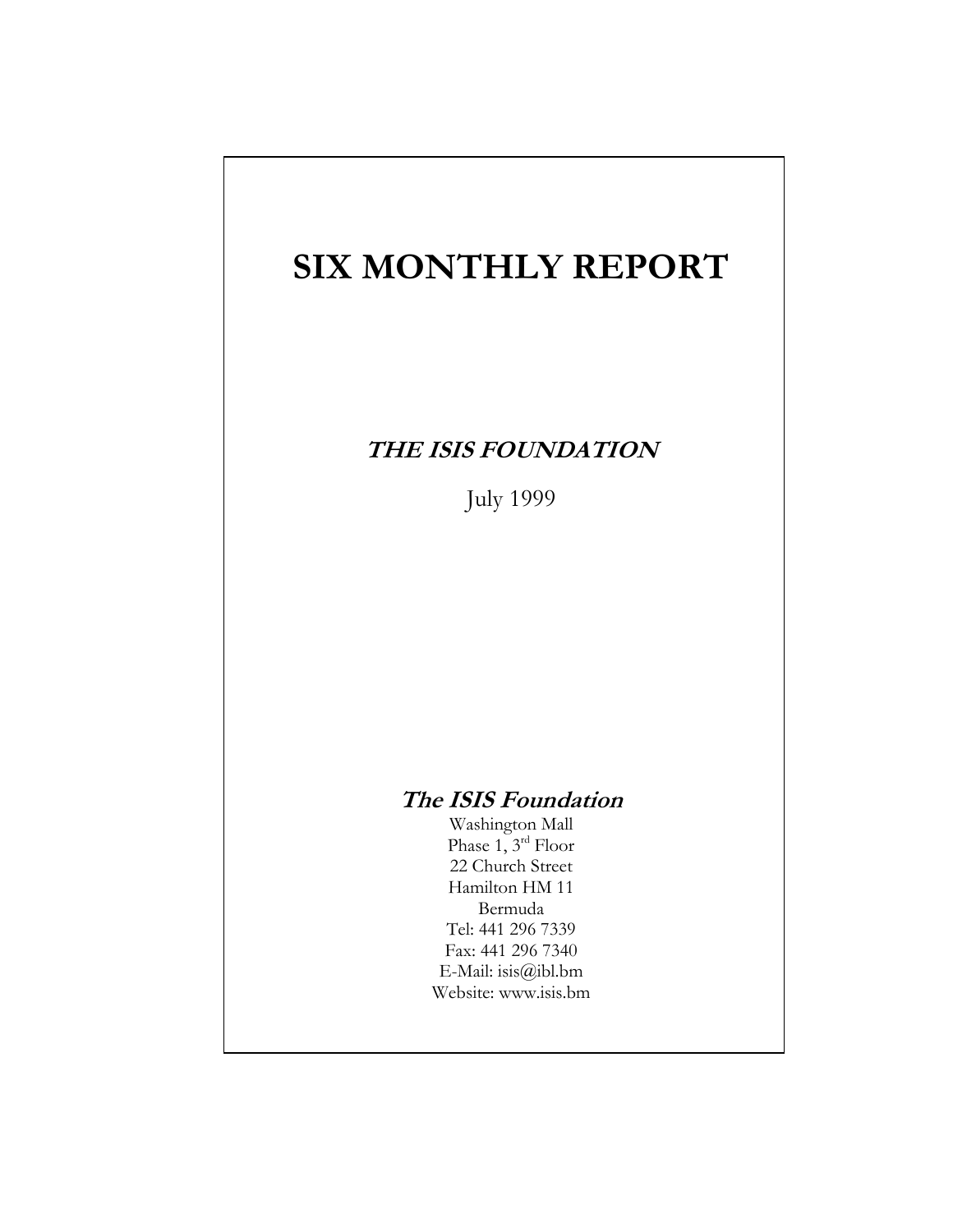#### **SUMMARY OF PROGRESS TO DATE**

We have been working full-time to establish *The ISIS Foundation* since 1997, and are delighted with our progress to date. Highlights are as follows:

1. *The Projects:* We have now begun both our Nepal project and our Uganda project. The Uganda Project in particular has seen considerable progress in the last few months. We have recently completed the building of the Community Based Health Care Hall for The Kiwoko Hospital, have provided them with a mobile clinic (thanks to Partner Reinsurance in Bermuda), and have run our first training of Health Care Trainers course and Traditional Birth Attendant Training classes. We have also just received funding for an intensive care unit for the Kiwoko paediatric ward, which will give an unprecedented level of care to the children of the Luwero district.

In Nepal, we will begin construction of the Yalbang School later this year, while at the same time carrying out a Baseline Study of the health of the local population in the area.

We have secured nursing staff and health workers for both the Uganda and Nepal projects, all of whom will be working under the supervision of Dr Swart.

A more detailed description of progress for each project follows later in this Report. Our intention is to expand each project as we receive further donations.

- 2. *Donations:* We have received donations and commitments totalling approximately US\$400,000 to date. Of this amount \$288,235 is earmarked for the Uganda project, \$100,250 for the Nepal project, and \$9,750 for general expenses related to either projects. *ISIS Limited*, the profit-making company established by the same three partners who set up *The ISIS Foundation*, has paid \$185,500 in administration costs for *The ISIS Foundation* to date and has waived any administration fee for 1998 and 1999. This means that all monies donated to *The ISIS Foundation* have gone directly to project costs, and that *The ISIS Foundation* has not paid any administration costs at all. It is our intention to continue this arrangement on an on-going basis, as long as the business is financially able to do so.
- 3. *In Kind Donations:* We have received a number of donations in kind, which have been a great help to us. We recently were given a digital camera, that will allow us to download photographs of each project directly onto our website. We also have received a commitment to provide *The ISIS Foundation* with a satellite phone, which will greatly improve the safety and communication ability of our staff on site our projects.
- 4. *Bermuda Registration:* We have received status as a Bermuda Registered Charity No. 308, pursuant to The Charities Act 1978.
- 5. *Tax Status:* We have formed a relationship with The International Charitable Fund of Bermuda, which allows U.S donors to receive tax deductibility for their donations to *The ISIS Foundation*. We are in the process of ascertaining whether or not we will be able to receive registered charity status in the UK for UK donors.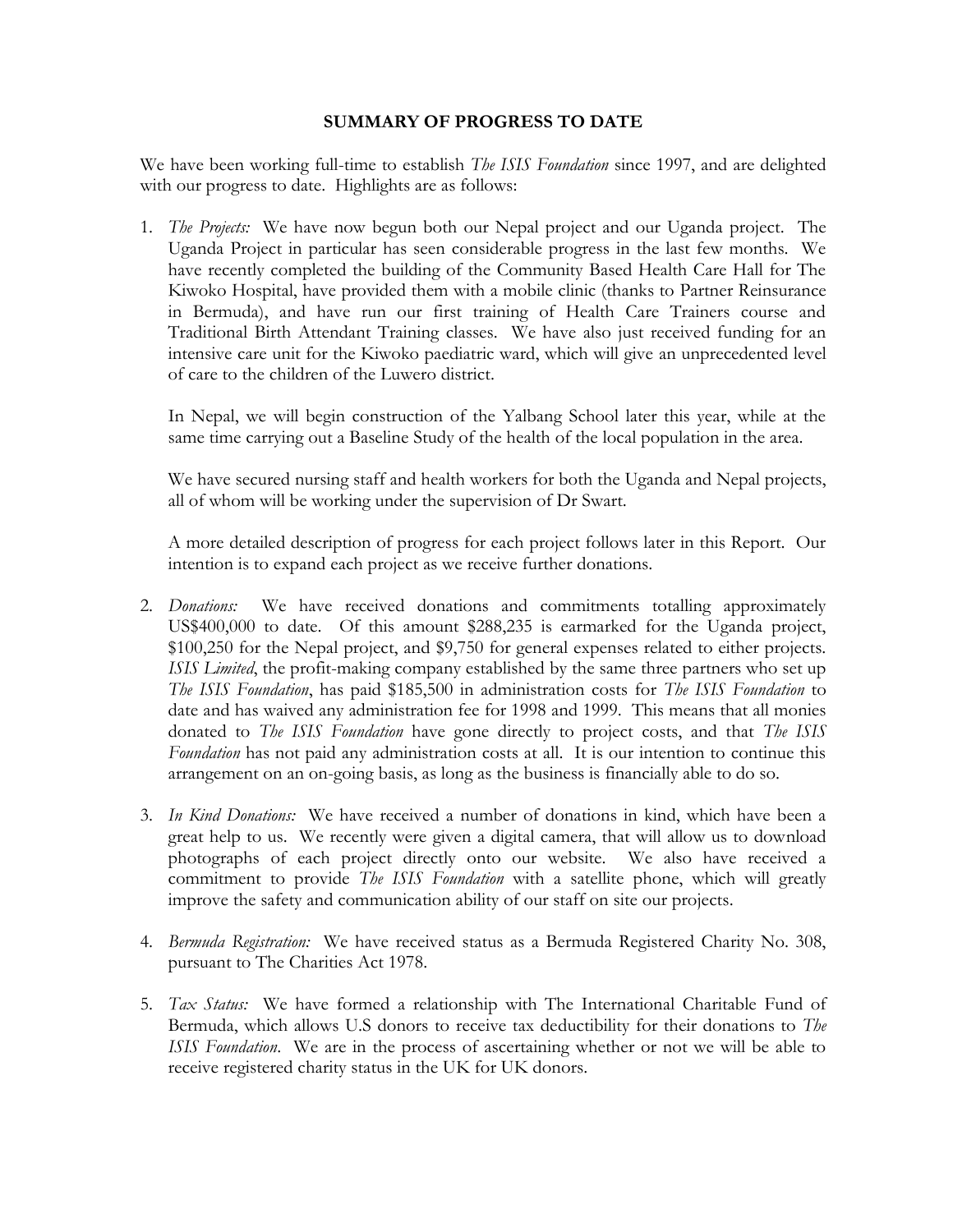- 6. *ISIS Web-site:* We are well underway in creating a web-site for *ISIS*. The website will allow us to publish updated reports on our projects to the worldwide web, and will provide an important marketing and communication tool for us. We are currently planning to have a page for our donors, where reports and detailed financial statements will be available. We will be contacting each donor once the site is operational to explain how to access the donor pages of the site, and to provide each donor with a password accordingly.
- 7. *Office Space:* Thanks to Forum Funds (Bermuda) Limited, we have office space in central Hamilton at no cost. We are running both the business (*ISIS Limited*) and *The ISIS Foundation* from Forum's offices.
- 8. *Staff:* We now have a fantastic team of staff and volunteers. Special thanks to Janet Simpson (from Professional Consultants), Karen Nagel and Lucy Garça (from Mismi Consulting), Brenda McLean and Susie Hall. We would be lost without their efforts.
- 9. *Sponsor:* We have had a very generous offer from a leading Swiss Bank, Lombard Odier & Cie, to assist in sponsoring the Geneva Ballet to Bermuda next year, for a weekend "Celebration of Dance" in aid of *The ISIS Foundation*. We are currently investigating the feasibility of undertaking such a project, and will keep you informed as we proceed.

Detailed reports on the projects follow.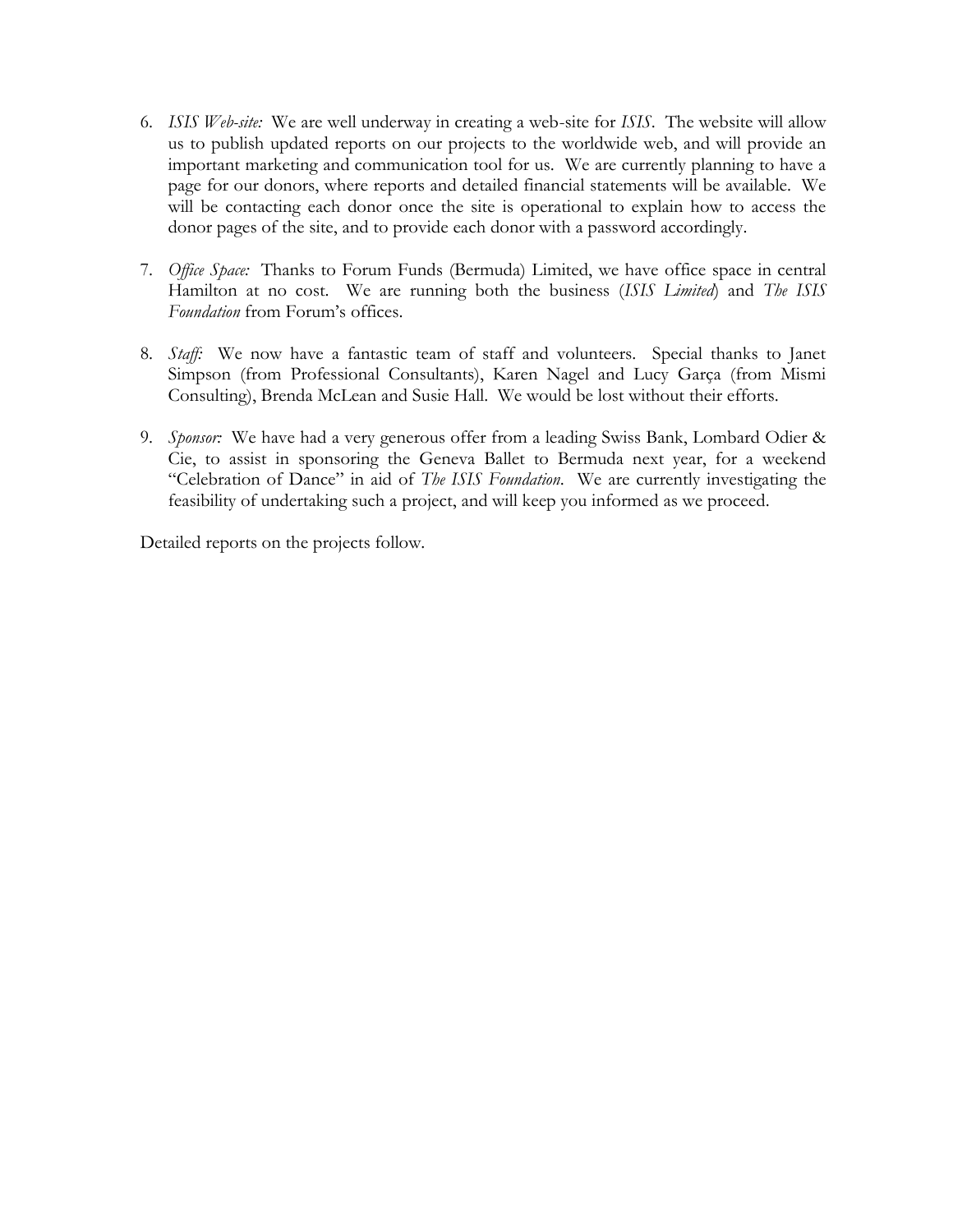#### **HUMLA, NEPAL ISIS HEALTH CARE PROJECT JANUARY 1ST TO JUNE 30TH, 1999**

#### **(A) Background and Project Objectives**

During a six month research trip early in 1998, Audette Exel and Dr Charles Swart earmarked a project for *The ISIS Foundation* in Humla, Nepal. Humla is a remote region in the far north west of Nepal, set high in the Himalayas. Dr. Swart and Audette Exel visited the region and spent some weeks treating patients, training village health workers, and planning and costing a long-term health care project for the area. Dr. Kimber Haddix, an anthropologist who previously did her Ph.D. research in the area, assisted them. Following that visit, *The ISIS Foundation* started initial fundraising for the primary health care project in Humla. The principal objectives for the project are to (i) initiate an outreach health care programme and (ii) rebuild the local school.

## **(B) Current Status of the Project**

#### *(i) Establishing an outreach primary health care programme*

Following our visit, and various meetings with other parties working in Humla, it was apparent that a much-needed next step for primary health care in the region would be the establishment of an outreach health care team. It is clear for the various reasons set out below, that unless patients are ill they would not readily attend the existing health clinics on a regular basis for preventative care. Prevention is a very important part of outreach care.

Many people do not have the time or health to travel to the clinics. There are only two clinics in the region, which are several days walk for many people in extremely rugged terrain. Particularly with antenatal care, it is important to reach the patient early in pregnancy to identify high-risk patients and thereby prevent complications. This requires a team of health workers to be able to walk to a myriad of small villages, rather than waiting for those people to visit existing clinics. The main focus of the outreach team is immunisations, family planning, antenatal care and maternal and child health. *The ISIS Foundation* project entails selecting and training appropriate Humla-based staff for this purpose.

Dr. Swart visited Nepal again in March this year, meeting with the various groups involved in Humla. Two existing charities working in the areas, USC Canada and The Nepal Trust, agreed with our view that a much-needed next step is establishing an outreach primary health care system. It is intended that *ISIS* will work closely with both groups, in establishing the outreach system. We are currently negotiating with a registered nurse, Sue Miller, who has recently worked in Humla for some months, to be our programme manager under Dr Swart's supervision in establishing and managing the outreach system.

#### *(ii) Rebuilding The Yalbang School*

In our early visits to Humla, it has become apparent to us that to effectively impact the health of children in the area, we need to assist in making the local school a functioning institution where children will come regularly. In its current state, the school is almost unusable, and is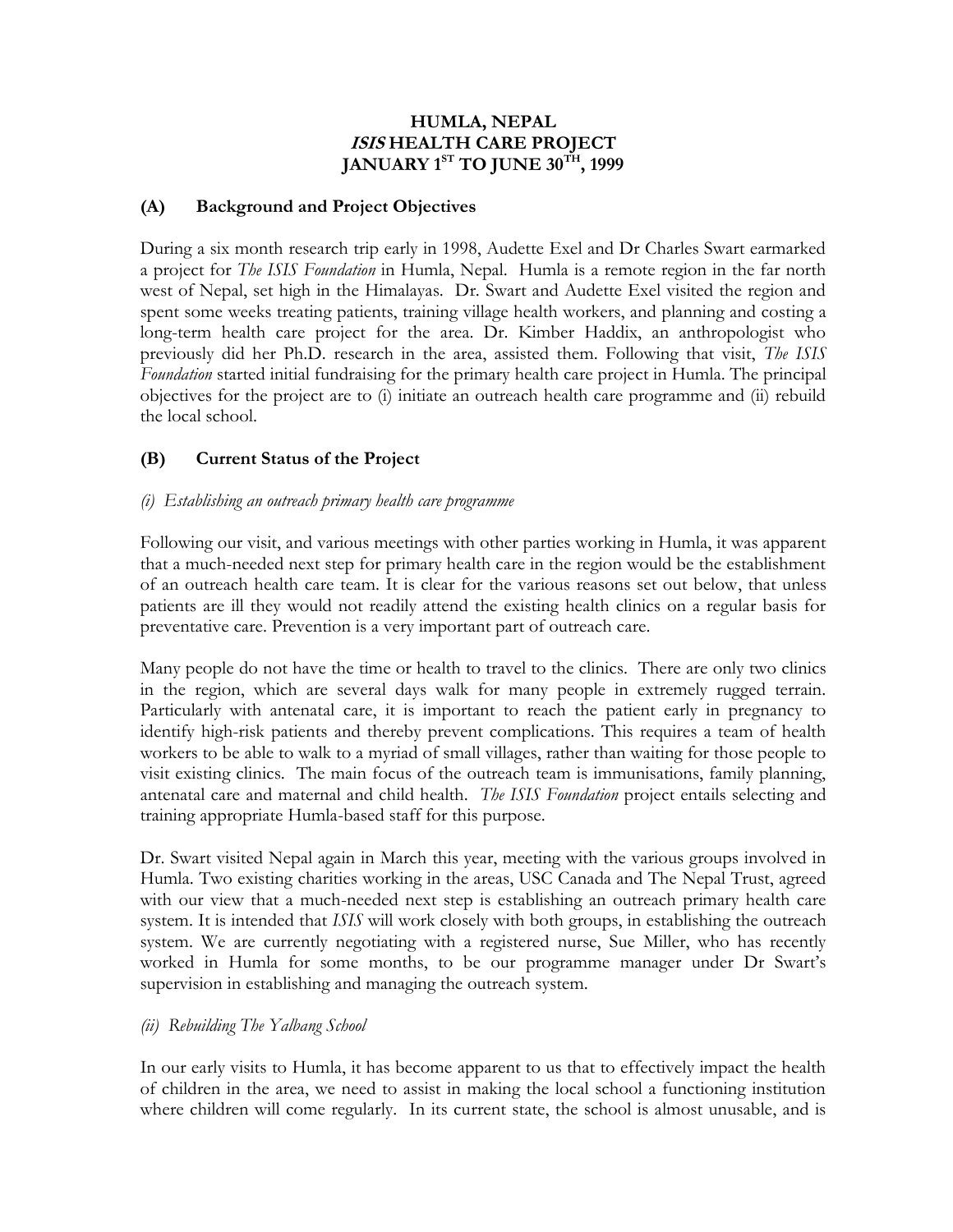without regular teaching staff or the most basic facilities. Accordingly, *The ISIS Foundation* has agreed to fund the rebuilding of the Yalbang School. It is anticipated that rebuilding of the school will start in September 1999. The local village people will supply labour for no cost. In addition, Kunga Tsiring Lama, a local Tibetan community leader, has donated his land for free to build the Himalayan Children's Home, a boarding home for children from the area. This will allow children from the high mountain areas to attend the Yalbang school. The building process for the Yalbang school has started, with the local villagers supplying the stones and transport of building materials to the site. Dr. Swart will spend the latter part of 1999 in Humla to oversee the building project. It is anticipated that the building of the school will take about four to six months, weather dependent. In addition to teaching the standard curriculum, the school will also meet the following needs:

- providing an access point for health workers to monitor the health of children in the district;
- facilitating basic hygiene education for children and mothers; and
- providing a safe and hygienic environment for the children to attend school.

Kunga Tsiring, following meetings with Dr. Swart earlier this year, has gone back to Humla to mobilise the community and its leaders in starting the building process. The Village Development Chairman has formally given his permission for *The ISIS Foundation* to rebuild the school, and has committed the villagers to free labour and transport of materials.

# *(iii) Conducting the initial Baseline Study*

This September a baseline study will be undertaken by *ISIS* to establish the health situation in Humla. This will allow us to monitor the impact of the outreach health care system that we are implementing on an on-going basis. Dr. Swart has held meetings with the World Health Organisation (WHO) personnel in Katmandu to adapt the baseline study based on WHO guidelines, to ensure that our studies are comparable with other baseline studies in Nepal and the rest of the world.

*The ISIS Foundation* has secured Dr. Kimber Haddix`s services for two months, to assist with the baseline study. Dr. Haddix has spent many months in the Humla region in recent years working on her Ph.D. dissertation. She is fluent in Nepalese, and is a huge asset to our project. Dr. Haddix will join Dr. Swart in September, to conduct a baseline study in selected villages in Humla.

# **(C) Other Progress**

There are two other excellent non-government organisations working in Humla, USC Canada and The Nepal Trust. *The ISIS Foundation* hopes to be able to establish a cohesive and communicative relationship with both those organisations.

*The ISIS Foundation* is looking at various ways of working together with USC Canada, a Canadian non-government organisation, who are currently working in four villages in the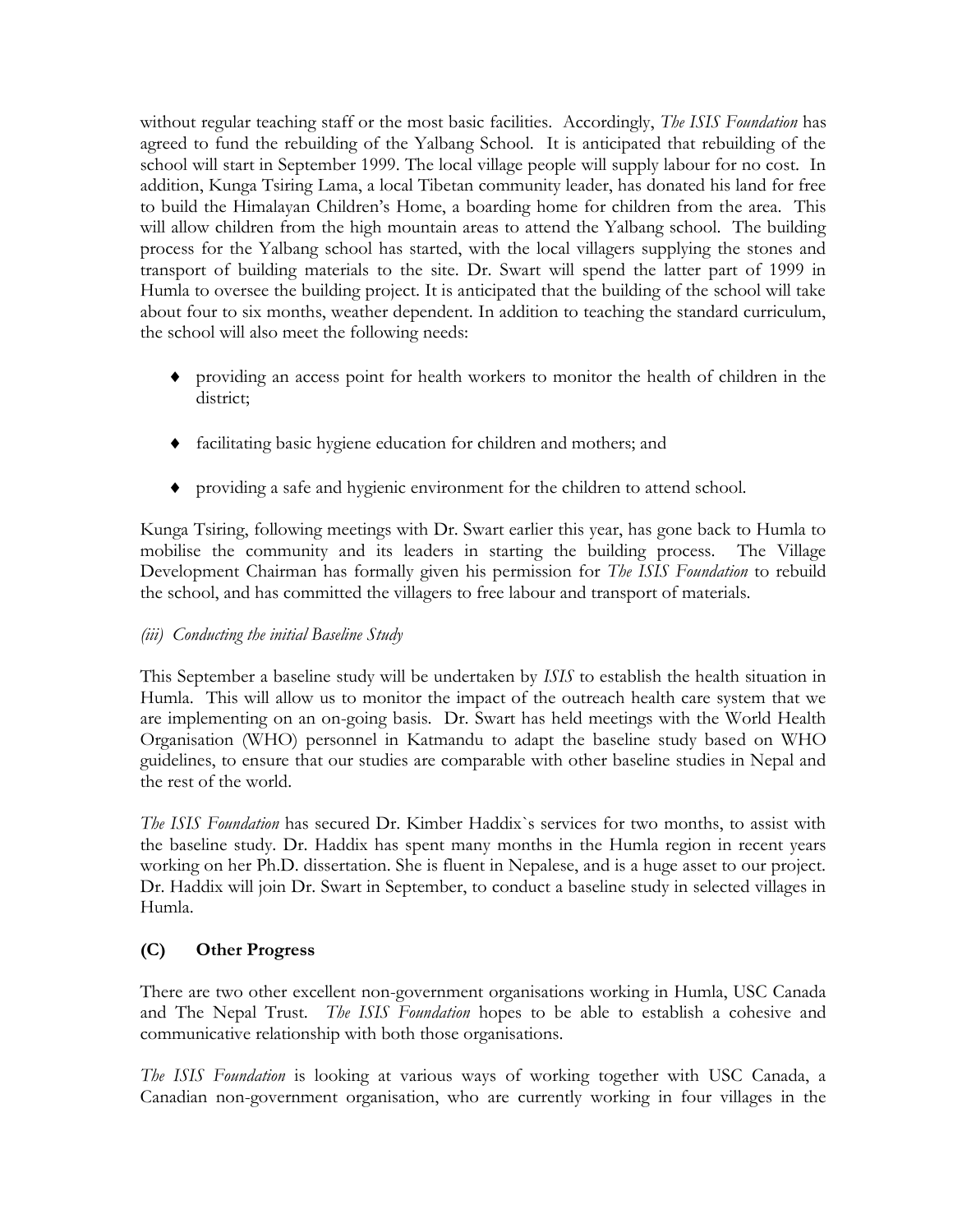Humla region. We are discussing the possibility of *The ISIS Foundation* managing the outreach health care components in those villages, together with USC.

The Nepal Trust is a Scottish based NGO with two permanent medical clinics in the region. They very kindly allowed *The ISIS Foundation* to use their building as a base in Simikot during 1998. They have some excellent health workers in the region, who we hope to assist if needed. In addition, we hope to coordinate with them in organising immunisations and essential medicines programmes in the area.

We are in the process of securing the services of a registered nurse, Sue Miller, who we anticipate will be the project manager in Humla for the outreach team. She has recently spent six months in the area working for The Nepal Trust, with the local health workers, and is keen to go back up in Humla to work with the community. She has agreed to return to Humla with Dr Swart later this year to agree the structure of the outreach project.

Dr. Swart will join both Kimber and Sue in Humla this year from September until December, to oversee and help with the school project, set up the outreach health care team and begin the baseline study. Dr. Swart and his team intend to work with the WHO staff based in Nepal, implementing our projects in Humla.

# **(D) Looking Forward**

Dr. Swart will return to Nepal in September and will concentrate on the following during his stay:

- overviewing the rebuilding of the Yalbang School;
- selecting villagers for health care training programmes;
- visiting all health posts in region;
- furthering discussions on the relationship with USC Canada and The Nepal Trust, to coordinate and possibly combine efforts;
- discussing the introduction of the outreach team with local Government, and discussing the objectives and focus of the outreach programme with the local community;
- establishing a mechanism to provide regular supply of essential medicines to the already-established clinics in the region; and
- working with Sue Miller to agree on a long-term structure for the project manager and senior nursing staff role.

We are delighted with out progress to date, and will have some more updates later in the year as the rebuilding of the school gets underway.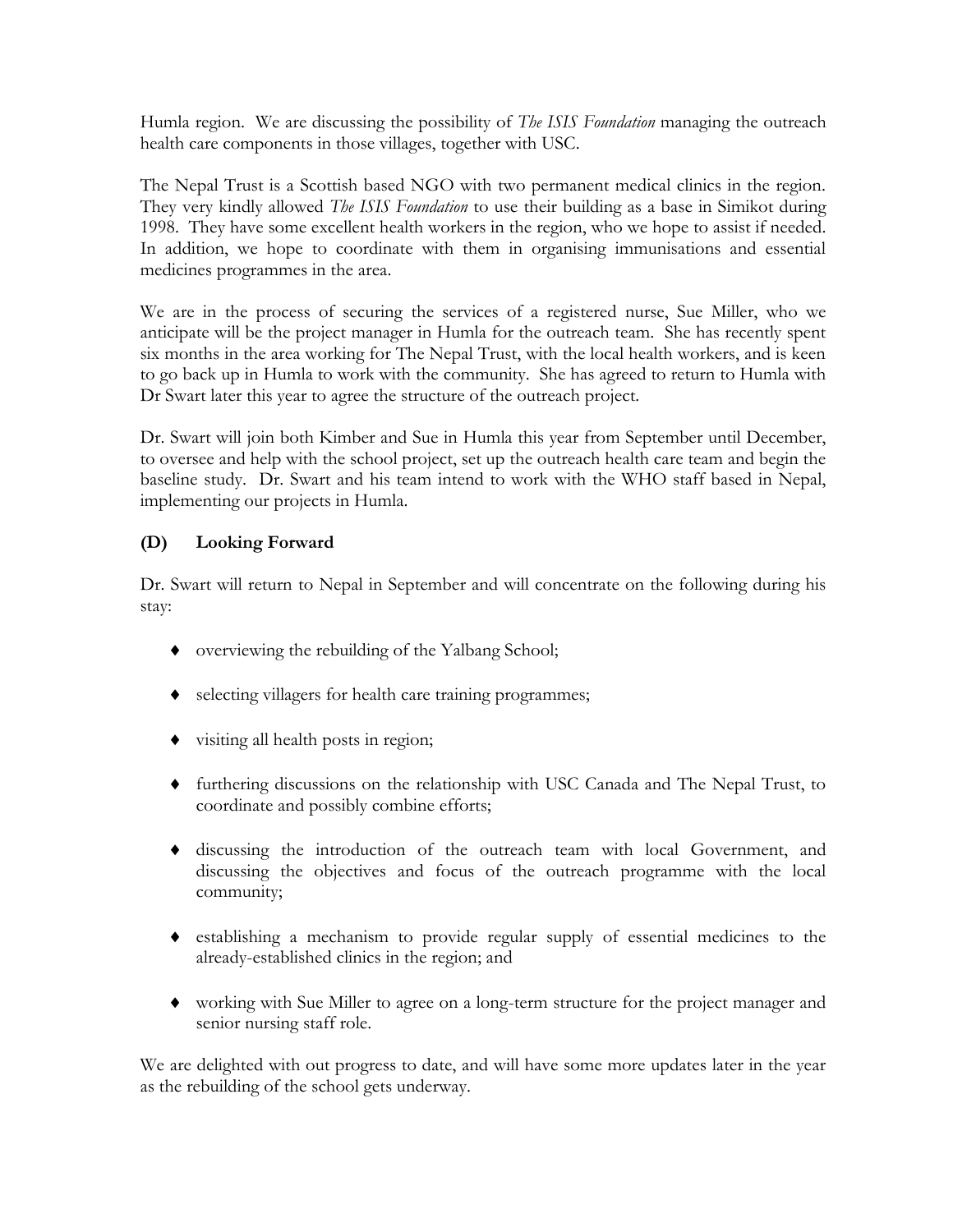#### **KIWOKO, UGANDA ISIS HEALTH CARE PROJECT JANUARY 1ST TO JUNE 30TH, 1999**

#### **(A) Background and Project Objectives**

During a six month research trip early in 1998, Audette Exel and Dr Charles Swart, earmarked for *The ISIS* Foundation a project with the Kiwoko Hospital in Luwero, Uganda. Kiwoko is 55 miles north of Kampala, in the middle of what was the infamous "Luwero Triangle". At the end of the civil war in 1986 almost all local infrastructure had been destroyed and much of the population had fled. The area had been devastated. Few families survived without having members of the family killed. Luwero was the scene of substantial guerilla activity during the war, and some hundreds of thousands of people are thought to have died over a five-year period.

*The ISIS Foundation* has combined forces with the Kiwoko Hospital, which is a local Ugandan hospital, to establish an outreach primary health care project in the communities surrounding the hospital. Kiwoko Hospital was founded at the end of the war. It began as a simple local clinic and has since grown into a major hospital, offering a full range of services including a commitment to community based health care. It is the only functioning hospital in the region, with 149 beds for a population of approximately 500,000 people, who are mainly subsistence farmers. If people are unable to walk or cycle to the hospital, without an outreach system they receive no medical care at all.

The objectives of the Project are as follows:

- provision of a primary health care physician and project manager on a full-time basis to oversee and manage a community based health care (CBHC) programme;
- construction of a CBHC Hall for community meetings and training;
- expansion of the existing AIDS care programme to the outreach project;
- expansion of the existing pediatric ward, and on-going maintenance of that ward;
- purchase of a four-wheel drive to be used as a mobile clinic and outreach vehicle.

We will be conducting regular studies on the health of the local population, and monitoring and evaluating annually the effectiveness of the project.

# **(B) Current Status of the Project**

# *(i) Staffing*

*The ISIS Foundation* is delighted to have added Ssekidde K. Moses to our team, to oversee *ISIS's* role in the community-based outreach project. Moses is an extremely experienced health worker, who has worked with the Kiwoko Hospital for the last ten years.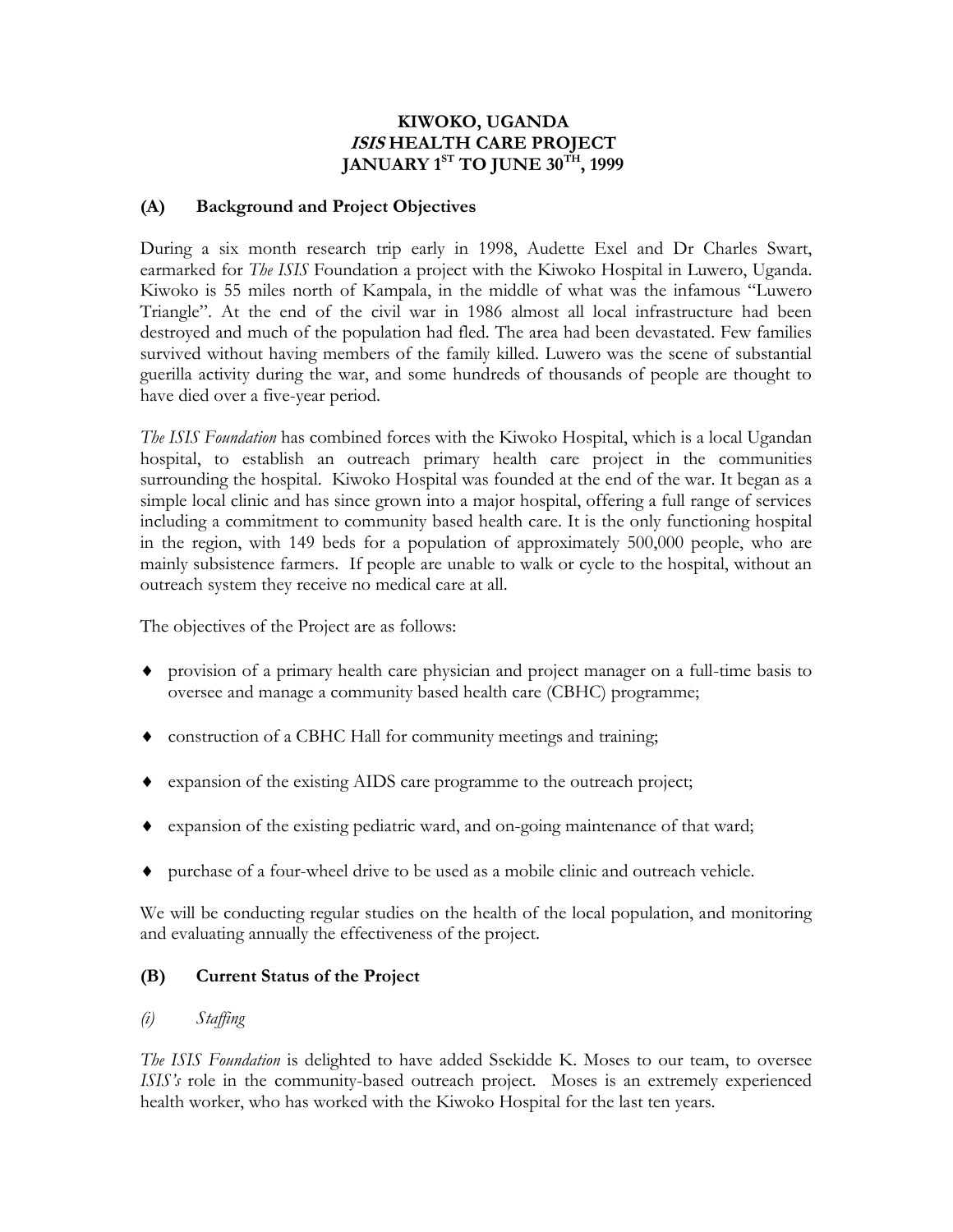Dr. Swart is currently in Uganda, fulfilling the role of both physician and project manager. We have now secured the services of Nola Henry, a registered nurse, who will join us to work with Dr. Swart for a three-month trial period from February – April 2000. We hope that after that period, she will be employed as the fulltime Nursing Officer and Project Manager for the Uganda Project.

A full-time registered nurse will be a huge asset to the Project, and will work side by side with Moses, who is much overloaded.

## *(ii) Construction of the Community Based Health Care Hall*

We are very happy to report the completion of the CBHC building in April 1999. The hall is set in a community training section of the hospital, which includes a traditional home, a model home, pit latrines and demonstration vegetable garden. Training for health care programmes is thereby set in the appropriate cultural context for the community.

The CBHC Hall will mainly be used for the following:

- monthly trainers meetings;
- $\bullet$  monthly HIV clients meetings;
- monthly traditional birth attendants meetings;
- quarterly community health workers meetings;
- educational video shows (family planning, AIDS etc);
- $\bullet$  literacy development classes;
- community health workers training;
- yearly training of trainers (two phases); and
- regular traditional birth attendants training.

Moses wrote this about the Hall*: " This is the biggest and most useful building we have. It can accommodate about 80 people and is situated on the CBHC land. It is going to be used every week as a meeting place and will surely make us forget the big trees under which our meetings have been held. Every glance at this building will make us remember the ISIS organisation and its contribution towards the development of Kiwoko community. "*

A Training of Trainer's programme (phase one) took place in the building from the 3rd May to the 14th May, 1999. The programme trains people who have been selected by the community to train other members of the community as health workers.

The roles and responsibilities of a trainer are numerous, and include serving as an advocate for the CBHC programme, sensitisation of the community, training of community health workers and village health workers. Twenty-nine people were trained during phase one in May. Training of traditional birth attendants commenced on the 18th June, two days a week for six weeks training a total of 30 community members.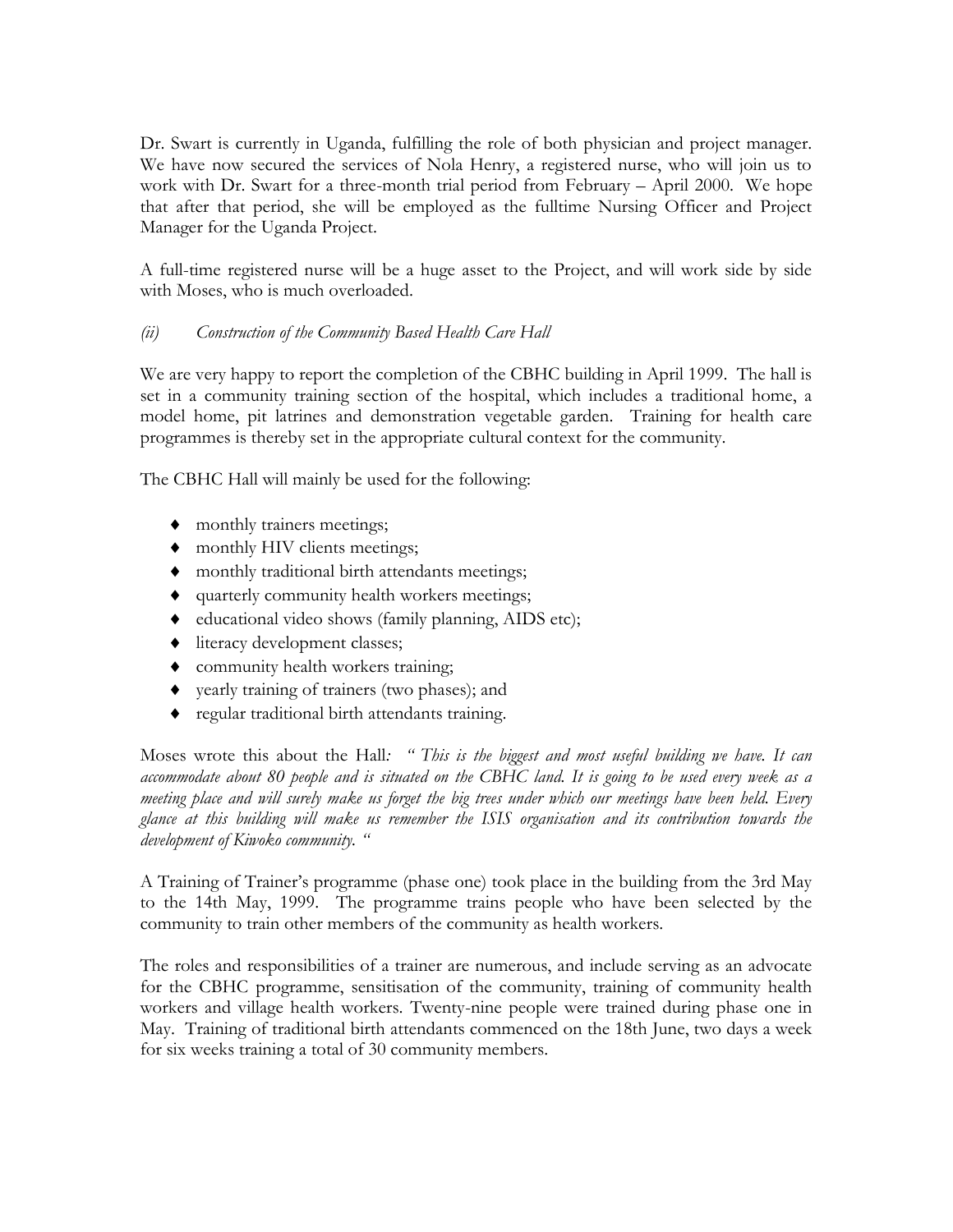#### *(iii) Paediatric Ward: Intensive Care Unit*

*The ISIS Foundation* recently received a commitment to fund a Paediatric Intensive Care Unit. Currently there is no high care for sick babies available in the hospital, due to lack of equipment and continuous power and oxygen supply. The ICU will be equipped with specialised equipment incubators, pulse oxymeters, oxygen supply and a generator. The aim of the Unit is to function as a high care facility for very sick children and newborns, a much needed part of paediatric care. The ICU will have a direct impact on the Kiwoko Hospital's ability to same children's lives. We hope to begin construction shortly, once detailed costings are completed.

## *(iv) Mobile Clinic*

Thanks to Partner Reinsurance Limited, we have now bought our first mobile clinic, a Toyota Hilux 4x4. A 4x4 is the only vehicle that can function year-round, due to very bad road conditions in the district. The vehicle is already fully operational, serving as an outreach mobile clinic for the CBHC programme. Daily the 4x4 takes a team of health workers, nurses and doctors into various areas of the community, to carry out immunisations, training and education. It also serves as an ambulance to transport the very sick back to the hospital. The acquisition of the 4x4 has given the CBHC programme a much-needed independent transport system. We are now able to schedule regular visits to clinics and villages, to implement our outreach objectives.

# *(v) Baseline Study*

The baseline study is scheduled for February to March 2000. Dr Kimber Haddix, the anthropologist working with us in Nepal, will visit Luwero this July. We hope to secure her services to undertake the studies and monitoring of the Uganda Project on an ongoing basis, in addition to the Nepal Project.

#### *(vi) AIDS Care Programme*

Sadly, to date, no funding has been secured for the Aids care programme. *The ISIS Foundation*  is currently corresponding with various groups, trying to secure funding for this essential part of the CBHC programme.

# **(C) Other Progress**

*The ISIS Foundation* is currently working closely with a Ugandan non-government organisation called WIMA, on implementing Safe Motherhood Programmes in the Luwero district. It is anticipated that *ISIS* will play a major role in distributing MAMMA kits (sterile birth delivery packs) to the various clinics we are working with, as part of our outreach project.

# **(D) Looking Forward**

Our principal objectives for the next few months are as follows: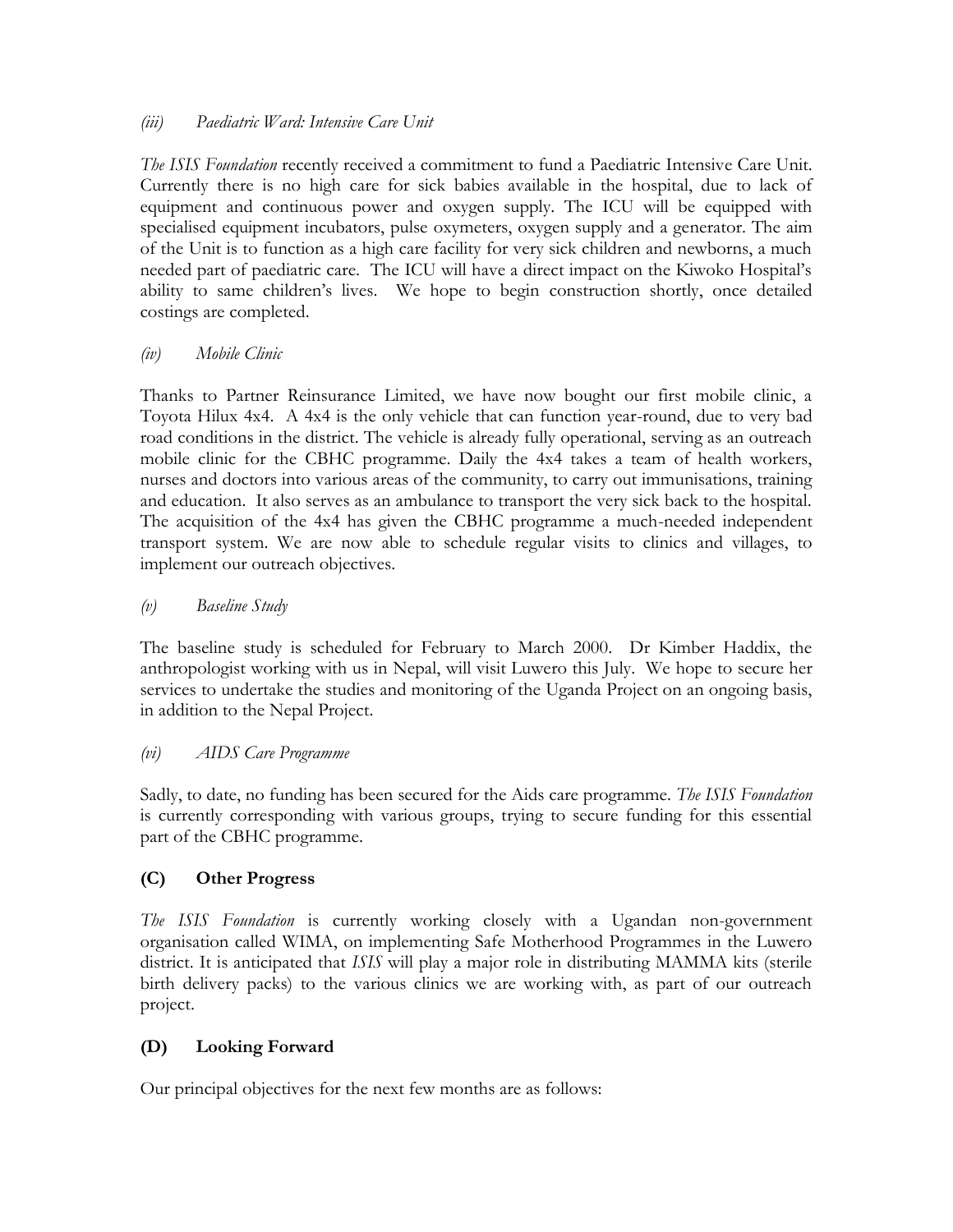- Training of Trainer's phase two is scheduled for early July 1999;
- our aim is for the Paediatric ICU to be completed by August 1999;
- we will begin the baseline study in February 2000;
- we will continue fundraising for the AIDS care programme and expand fundraising for the CBHC programme; and
- Audette Exel and Sharon Beesley (founding partners) will visit the project site in late July, for the inauguration of the CBHC Hall and Paediatric Ward.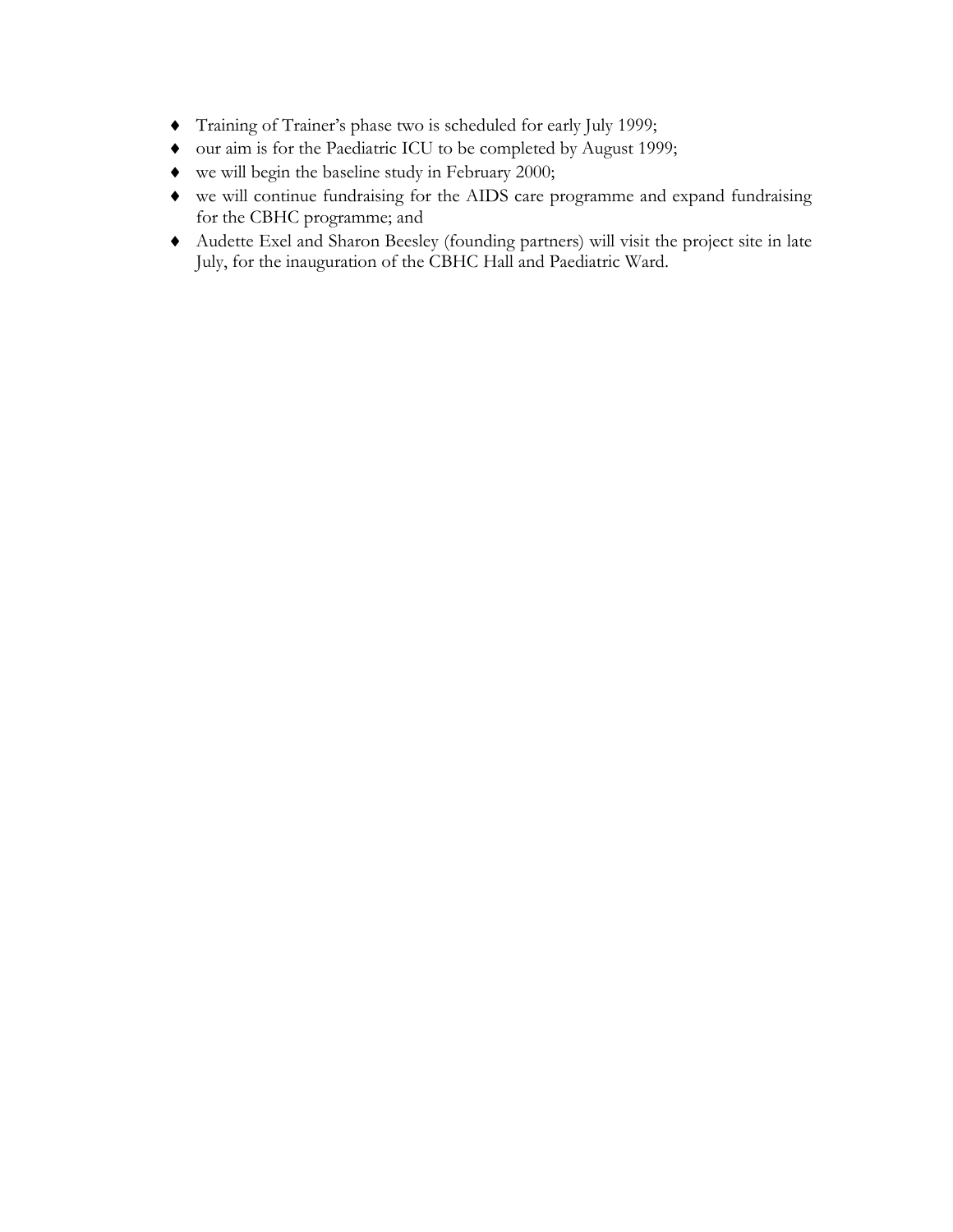## **CONCLUSION**

In summary, *The ISIS Foundation* is off to a great start. This is the first of our Reports to Donors, which we will provide six-monthly from now on. Each Report will contain a brief summary of our progress, and a more detailed description of happenings at each project site, and six-monthly financial statements.

Many, many thanks for all your support to date. Please do not hesitate to contact us if there is any further information you require.

Audette Exel Sharon A. Beesley Dr Charles Swart

\_\_\_\_\_\_\_\_\_\_\_\_\_\_\_\_\_\_\_\_\_\_ \_\_\_\_\_\_\_\_\_\_\_\_\_\_\_\_\_\_\_\_\_\_ \_\_\_\_\_\_\_\_\_\_\_\_\_\_\_\_\_\_\_\_\_\_

16 July, 1999